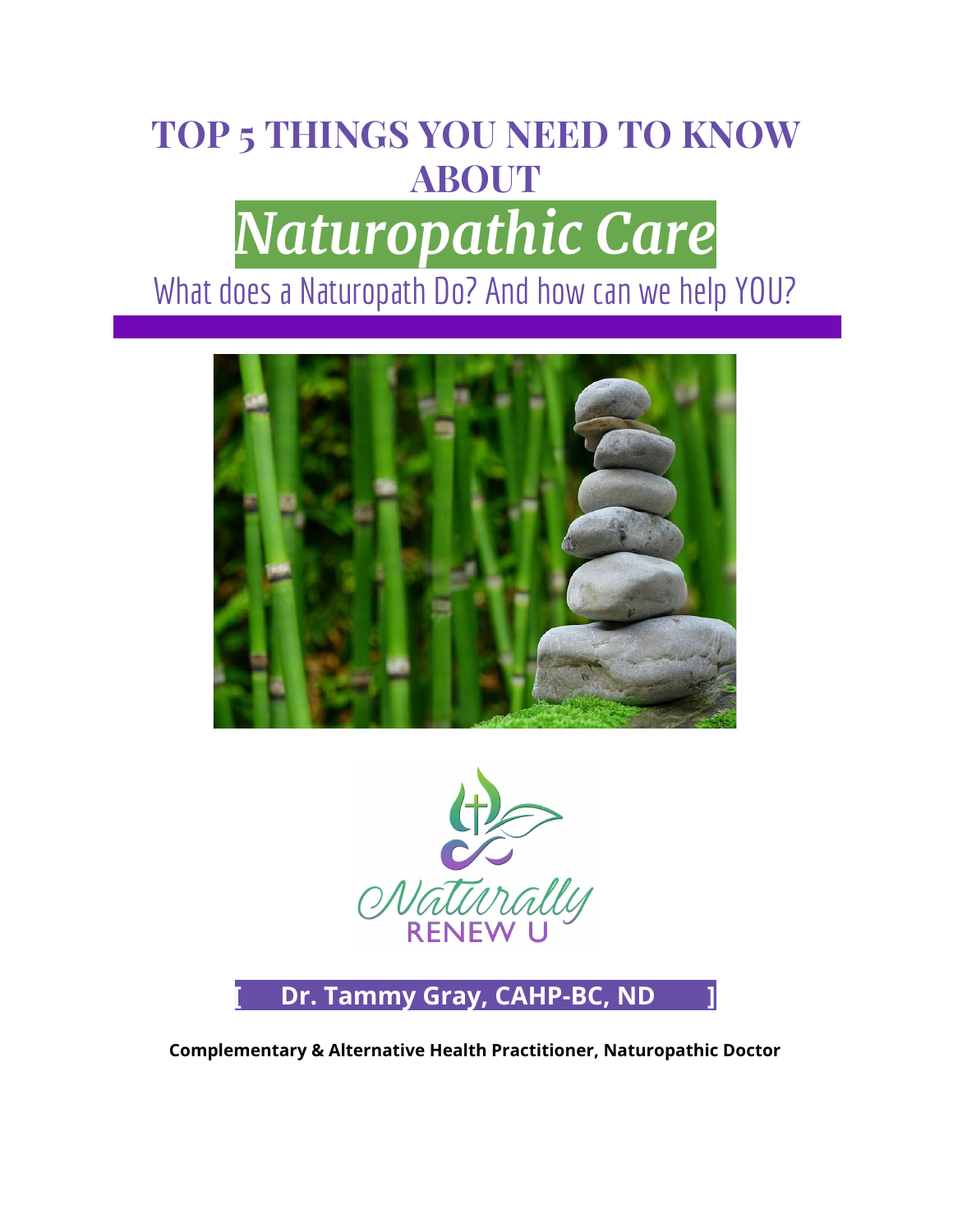

**Disclaimer:** The information in this report and on this site is provided as an information resource only, and is not to be used or relied on for any medical diagnostic or treatment purposes. This information does not create any client-doctor relationship, and should not be used as a substitute for professional diagnosis and treatment. Please consult your healthcare provider before making any healthcare decisions or for guidance about a specific medical condition. Tammy Gray, ND, CAHP expressly disclaims responsibility, and shall have no liability for any damages, loss, injury, or liability whatsoever suffered as a result of your reliance on the information contained in this report.

### **Contents:**

| 1. MD's and ND's are not the same.                     |
|--------------------------------------------------------|
| 2. What is Naturopathic Medicine?                      |
| 3. Naturopathic Care is founded upon Medical Sciences. |
| 4. Who are Naturopathic Doctors?                       |
| 5. What can I expect from an initial visit?            |
|                                                        |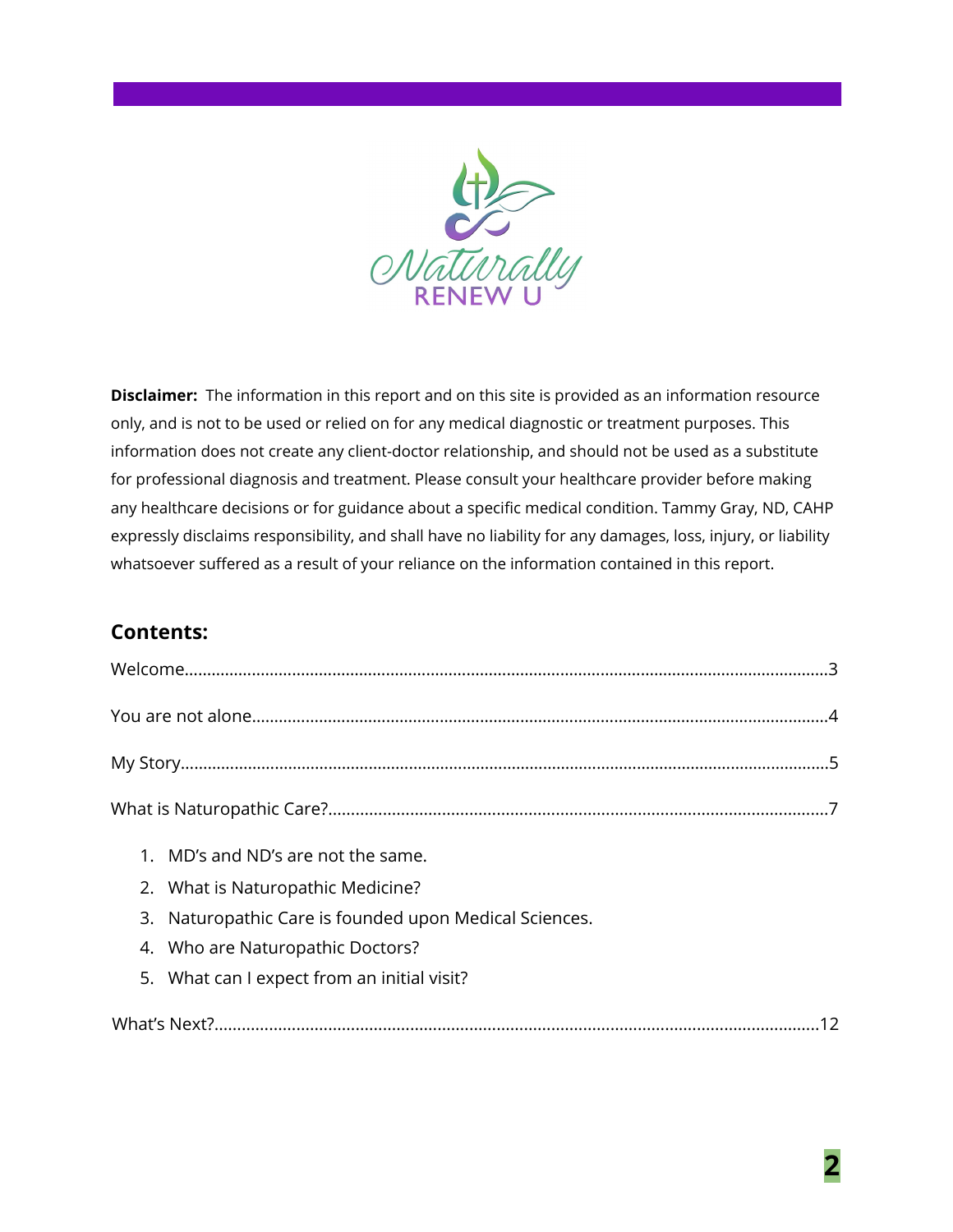

I'm Tammy Gray, a Board Certified Complementary & Alternative Health Practitioner, and a Naturopathic Doctor and I help transform men and women from feeling worn out and exhausted to vibrant and healthy, living the best life possible with simple step-by-step strategies to get well.

I'll show you what you need to know about Naturopathic Care.

I believe that there is HOPE.

I believe there is an answer for why you don't feel well. It just takes the right person, at the right time, in the right moment to open the doors of wellness for you.

Do you want to live a more natural lifestyle?

Are you weary from going to your Medical Doctor with no results?

Do you wish to know how to help yourself naturally?

Have you spent large amounts of money with zero results?

Is anybody listening to how you feel?

You don't feel good; your pain and inflammation is getting worse. Your stomach is bloated and you have really bad gas and acid reflux.

You are overweight and tired. Your hair is falling out, your eyebrows are gone and you just can't lose a single pound.

The doctor tells you your blood work is in the "normal" range however, you still don't feel good.

The doctor keeps increasing your thyroid medication, pain medication, depression medication and acid reflux medication...you have had enough!

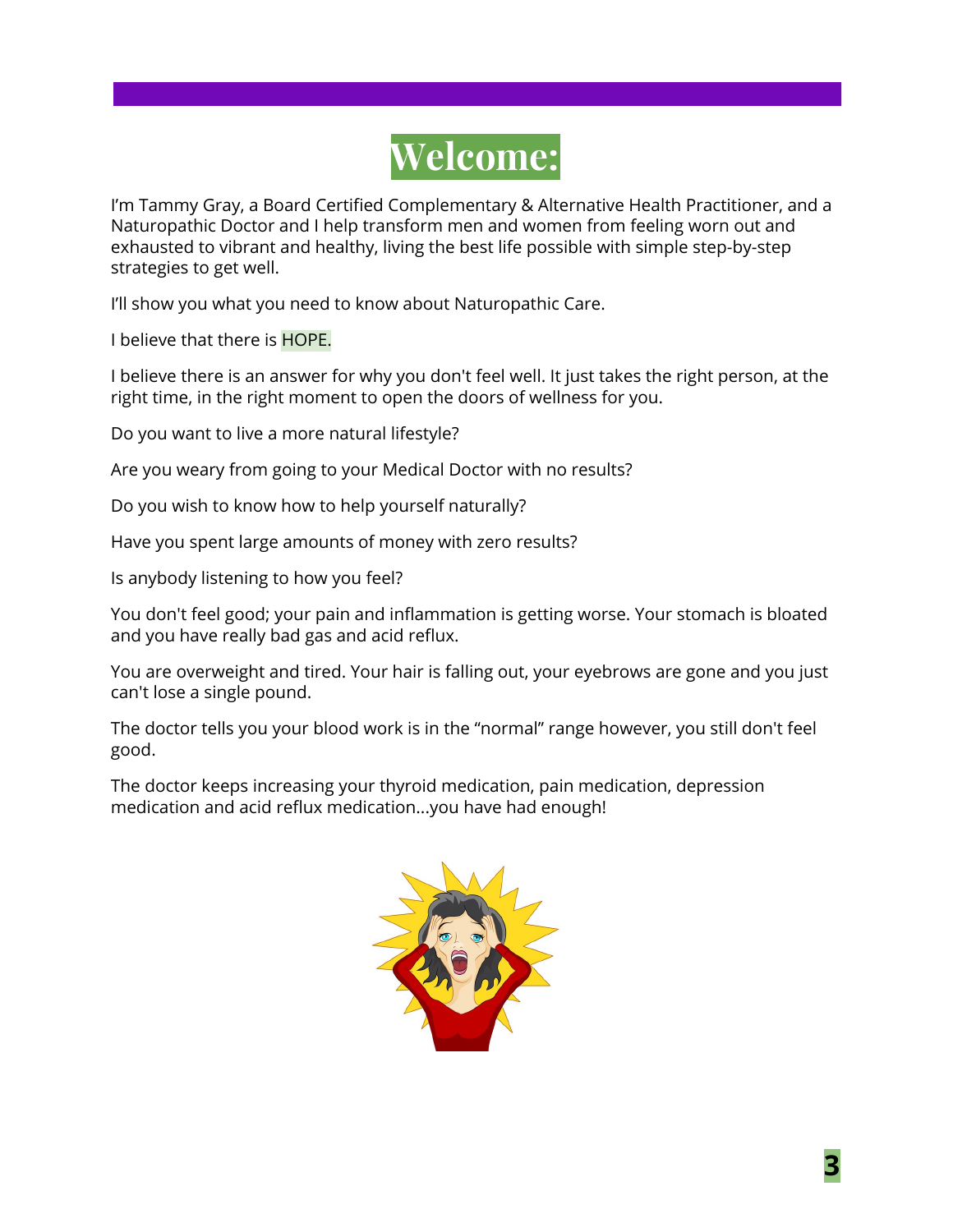# You are not alone on this journey, especially if you relate to these...

◉ You really want to make healthy changes so you can feel better.

- ◉ No one else seems to care or know how to help you.
- ◉ You are exhausted from trying to figure out what is wrong with you.
- ◉ You feel overwhelmed with your day-to-day duties. How can you add in wellness?
- ◉ If you add one more thing to your to-do list, you're going to go crazy!
- ◉ You are unsure of who to see, a chiropractor, a health coach, or a dietitian?

What's worse is that your health is suffering.

You feel terrible and have zero energy.

Your hormones are seriously out of whack, and you have tried everything to get your body back to balance.

You feel like you just can't get out of bed because you're so exhausted.

You really have no clue on how to help yourself naturally but want to learn.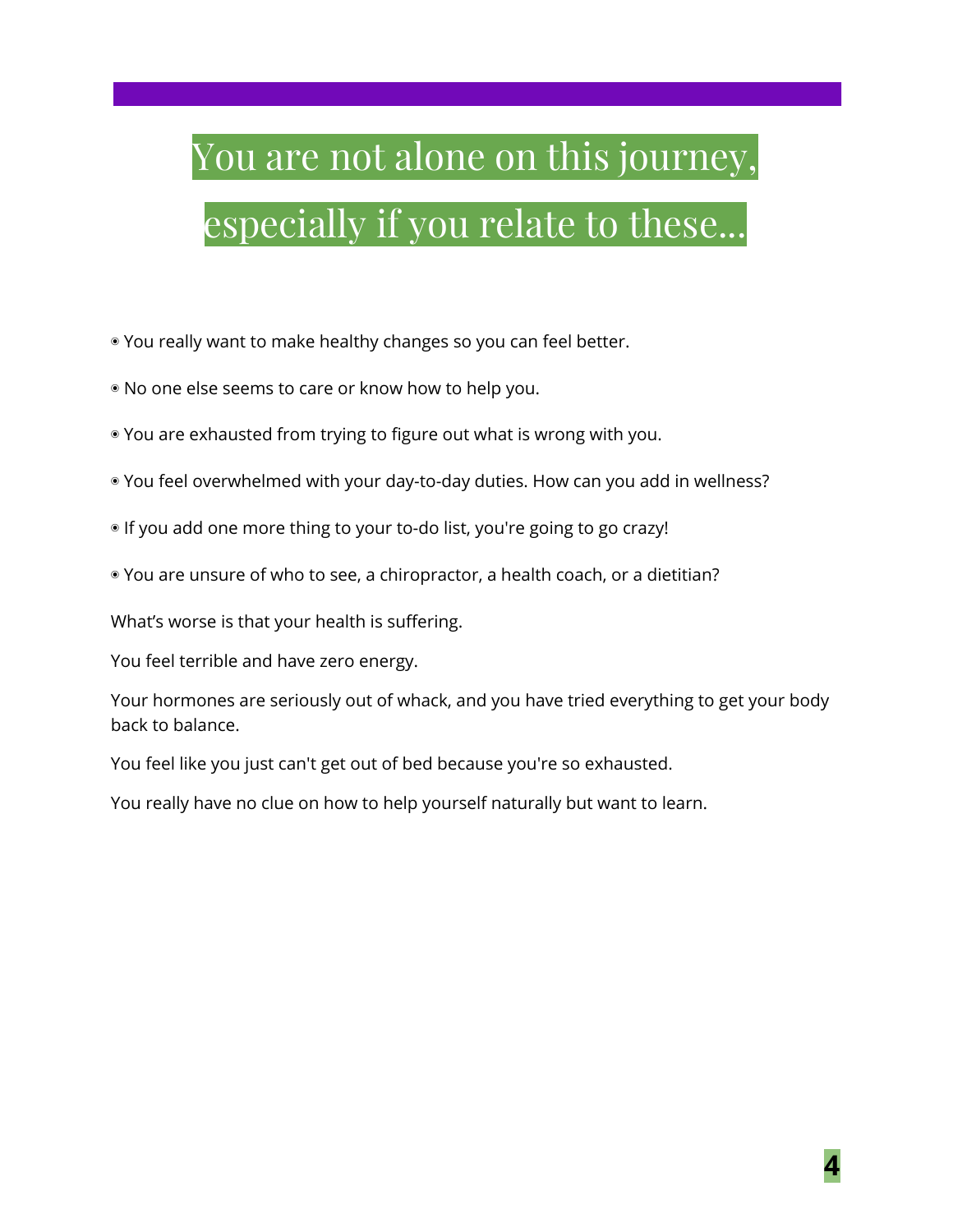## How do I know all of this?

### Because, I was right where you are.

### **My Story**

Several years ago, I wanted to find out why I didn't feel good. I had no energy, my joints hurt, I had gained a ton of weight, I was living off of coffee to stay awake during the day, my marriage was in trouble, my back hurt, my knees hurt, I couldn't exercise without pain, and the only water I drank was when I brushed my teeth!

I saw several doctors over the next few years. Some sent me to psychiatrists to tell me I was depressed (I was not depressed and I told them this.) They prescribed medication which made me feel numb and now I had no emotions at all.

Some sent me to specialists for surgery. Joint pain was inflammation and they now would operate to get rid of inflammation. (Why was the inflammation there? No one could tell me) Others decided to take out organs to get rid of "malfunction" (but no one told me how to cope without these organs that God designed us to have). I wanted answers!

From a very young age I was fascinated by natural alternatives, along with a deep thirst for knowledge.

I never resonated with the "pill" that magically fixes everything. There was a point in my life where I found myself spending far too much time researching the latest and greatest fads and health craze; only to realize that it all boiled down to just a few important things.

We need to support the body with nutrition, herbs, botanicals, homeopathics, essential oils and detox harmful toxins both from our bodies, and our homes. It takes small, consistent steps to make huge changes in our health. If we feed and support the body, and give it what it truly needs, our body will return to balance. This is how God designed us.

There was no one to guide me and show me what to do. I slowly started to get dangerous chemicals and toxins out of my home, trying to do the best for my family and myself.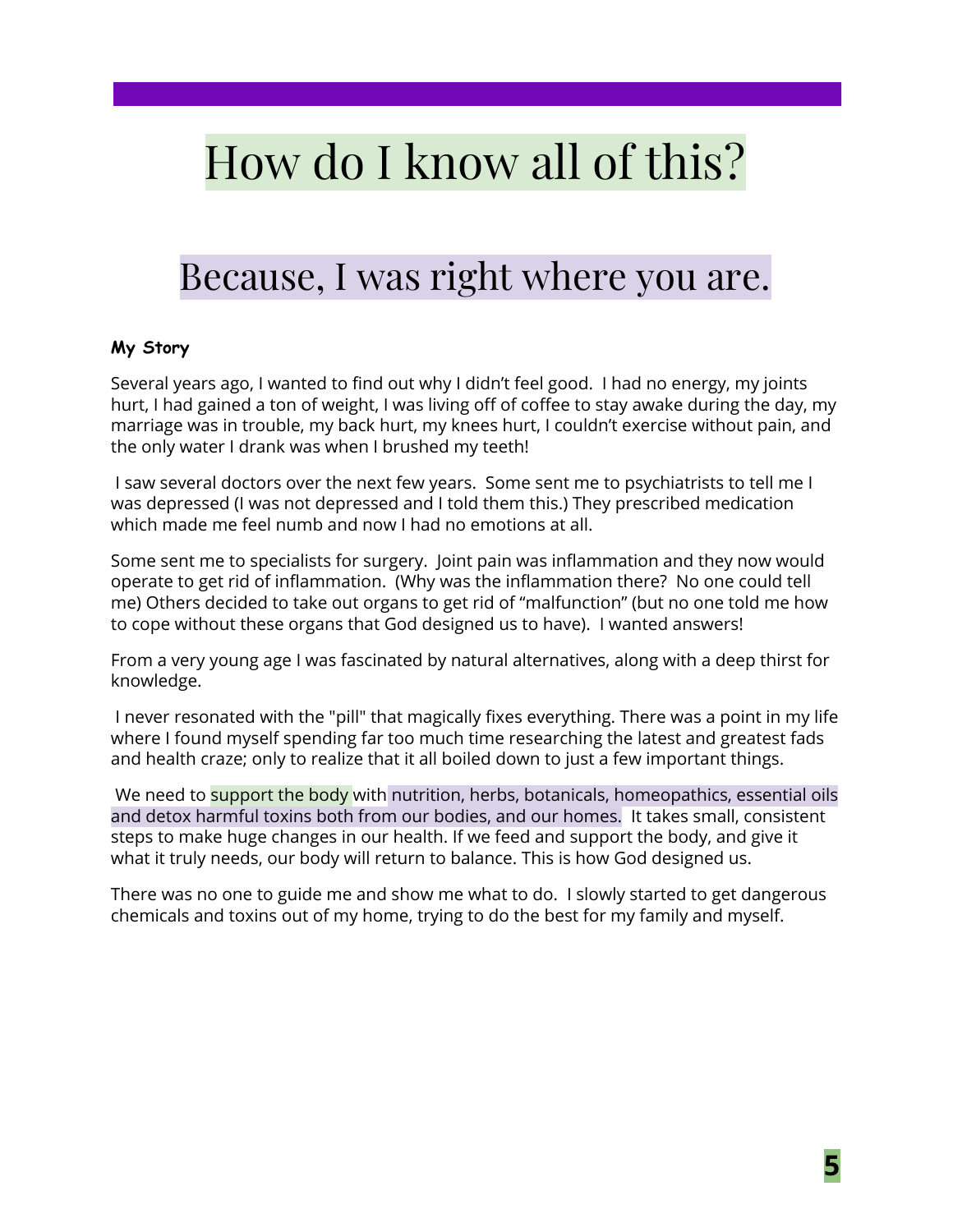#### My Solution??

I now wanted to become a Naturopathic Doctor to help others that were in the same situation.

● Those people who knew they had to make a health and lifestyle change, but they had no idea where to start.

I was drawn to the trinity of Mind, Body, and Spirit all working together. This led me to Trinity School of Natural Health, where I graduated as a Naturopathic Doctor.

I then went on to become a Board Certified Complementary & Alternative Health Practitioner, using MANY different modalities to achieve results.

I discovered I had Lyme disease, Toxoplasmosis, Epstein Barr, Had several other chronic infections that were causing major problems in my body, and we hadn't even started to work on the EMOTIONAL side of all of this! No one in my journey, ever told me how to check for any of these things that were causing so many problems. It took me several years to overcome these issues, and I continue to work on things daily.

Now, I help busy men and women overcome chronic health issues like Fibromyalgia, Lymes Disease, PMS, Digestive Issues, Anxiety, Depression, AutoImmune, just by changing what they are eating, what they are taking, and how they view their busy, stressful lives.

Why do I LOVE this?

Because I get to help busy people feel better every day!

And I am ready to help YOU!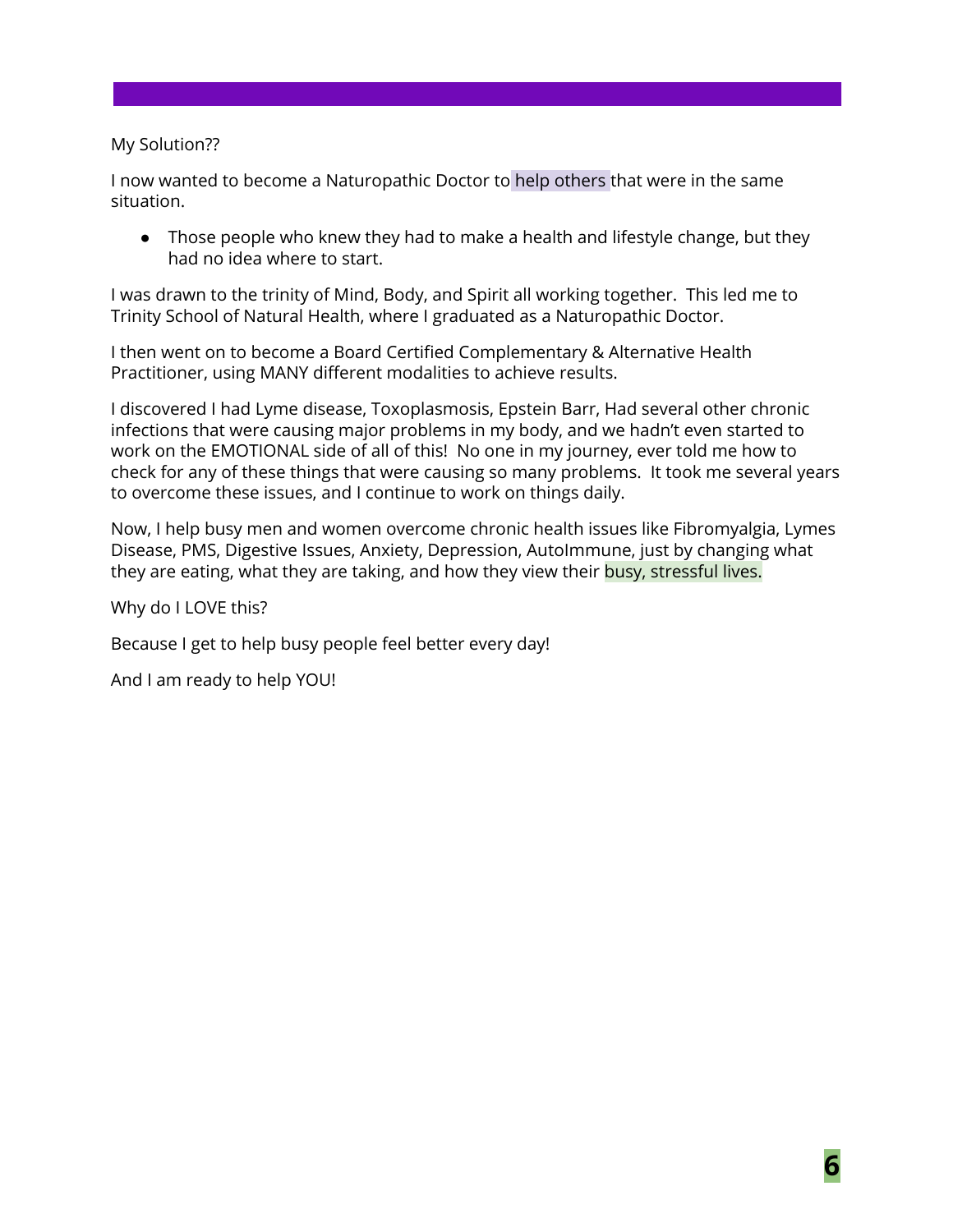### What is Naturopathic Care?

### **1. VISITING YOUR FAMILY MEDICAL DOCTOR IS NOT the same as seeing a Naturopathic doctor (ND).**

The modern medical models of care that MDs and NDs use to treat their patients can be very different.

MDs tend to focus on reactive healthcare; utilizing pharmaceutical prescriptions or surgeries when appropriate. Reactive healthcare is imperative in emergent, life threatening or severe physical injuries or poisonings. We need Medical doctors for this type of care.

However this type of medicine supports our current healthcare system and puts a massive burden on our hospitals and emergency departments.

Naturopathic doctors (NDs) on the other hand specialize in preventative health care, chronic disease management and optimal living strategies.

We are detectives for your health, combining your history, symptoms and physical examinations to understand the patterns of imbalance. Modern medical care models can no longer safely suppress symptoms, NDs can provide empowering lifestyle changes to reverse the cause of distress and improve quality of life.

We give patients back their autonomy and responsibility for their health. This is challenging for NDs. Lifestyle changes take time and effort. Unfortunately, many people are not ready for this.

### **2. What is Naturopathic Medicine?**

Naturopathic medicine is the merging of Western science with Eastern traditional philosophies to promote healing of the whole person (mentally, emotionally, physically and spiritually) from the root of the issue.

Naturopathic medicine supports the body to heal itself, not suppress symptoms. The body is capable of healing itself given the proper support and removing the obstacles to heal. Naturopathic doctors call this the body's innate ability to cure and maintain homeostasis (balance).

Here is the foundation for the 6 Naturopathic principles:

1. **First to do no harm** – Minimizing risks of harmful side effects and using the least force necessary while respecting the individual's self-healing process.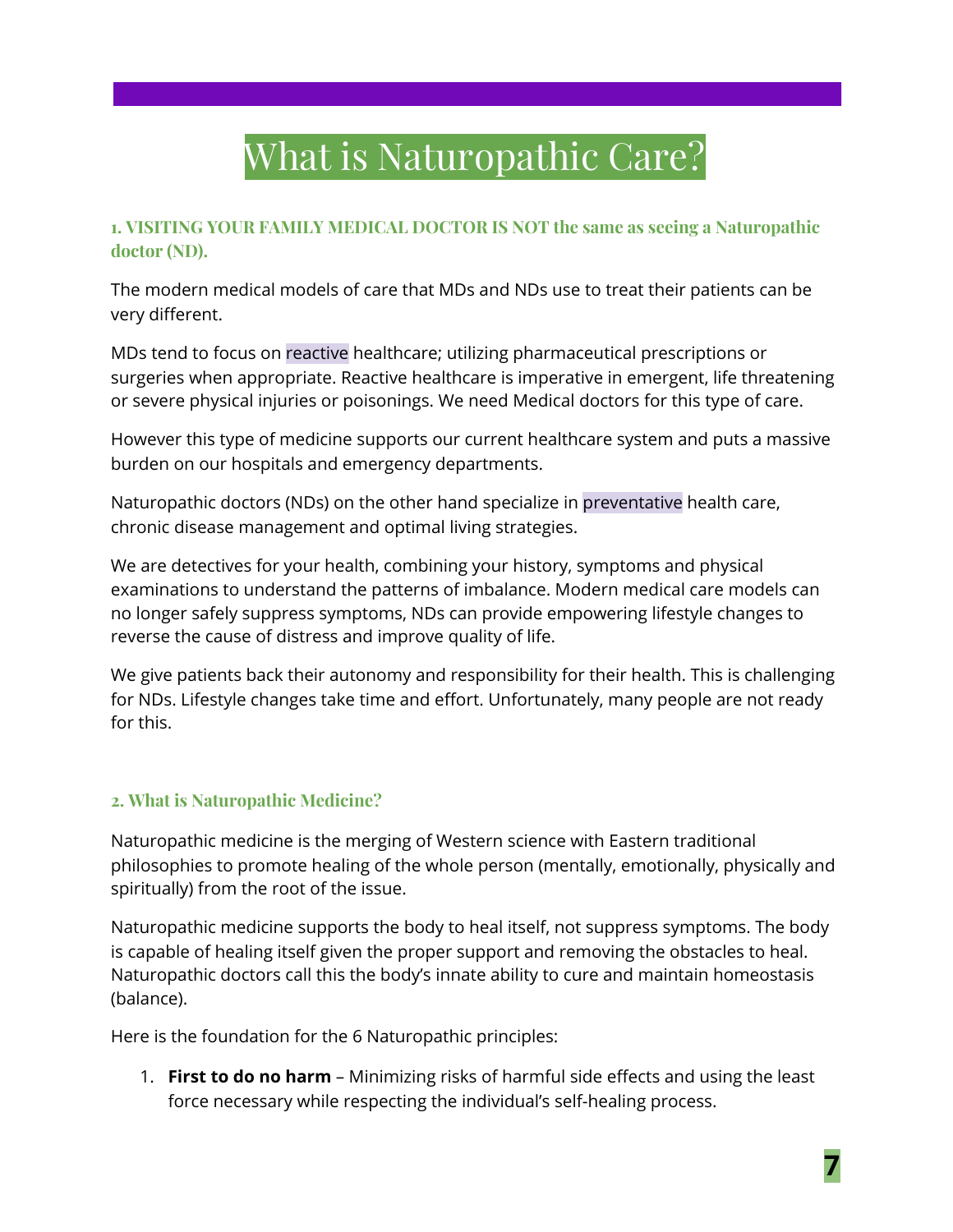- 2. **Identify and treat the cause** Rather than merely eliminating or suppressing symptoms, NDs seek to identify and treat the causes of illness.
- 3. **Doctor as teacher** Clients are encouraged to take responsibility for their own optimal health through knowledge and empowerment.
- 4. **Treat the whole person** A person's health status must address his or her physical, mental, emotional, genetic, environmental and social support to truly understand all contributing factors.
- 5. **Emphasize prevention** Preventative health is the only sustainable health model. NDs are leaders in prevention of disease by assessing risk factors, heredity and susceptibility to illness.
- 6. **Supporting the healing power of the body** NDs recognize an order and intelligence to the self-healing process and inherent to every living creature, whether or not you believe in a spirit or energy force.

Our bodies are complex. Our physical, emotional and mental well-being are interconnected with our internal and external environment. We cannot compartmentalize ourselves into symptoms. We are affected by everything we consume, interact with and experience. Energy and the conversion into various forms of energy is the foundation of science.

### **3. Naturopathic care is founded upon medical sciences.**

NDs take great pride in studying and applying the science of natural remedies to heal the body:

- Physiology
- Anatomy
- Microbiology and Immunology
- Biochemistry
- Genetics
- Dietary nutrition and supplementation
- Lifestyle counseling (exercise, stress management, new habit formations)
- Botanical medicine
- Homeopathy
- Health psychology
- Physical manipulation
- Traditional Chinese Medicine

With all of our tools, most Naturopathic doctors will tell you there is nothing more valuable than having someone listen to you with an empathetic ear and give you actionable and practical health advice to build into your daily life. Nowhere else can you find an evidence-based practitioner with extensive safe and effective tools who practice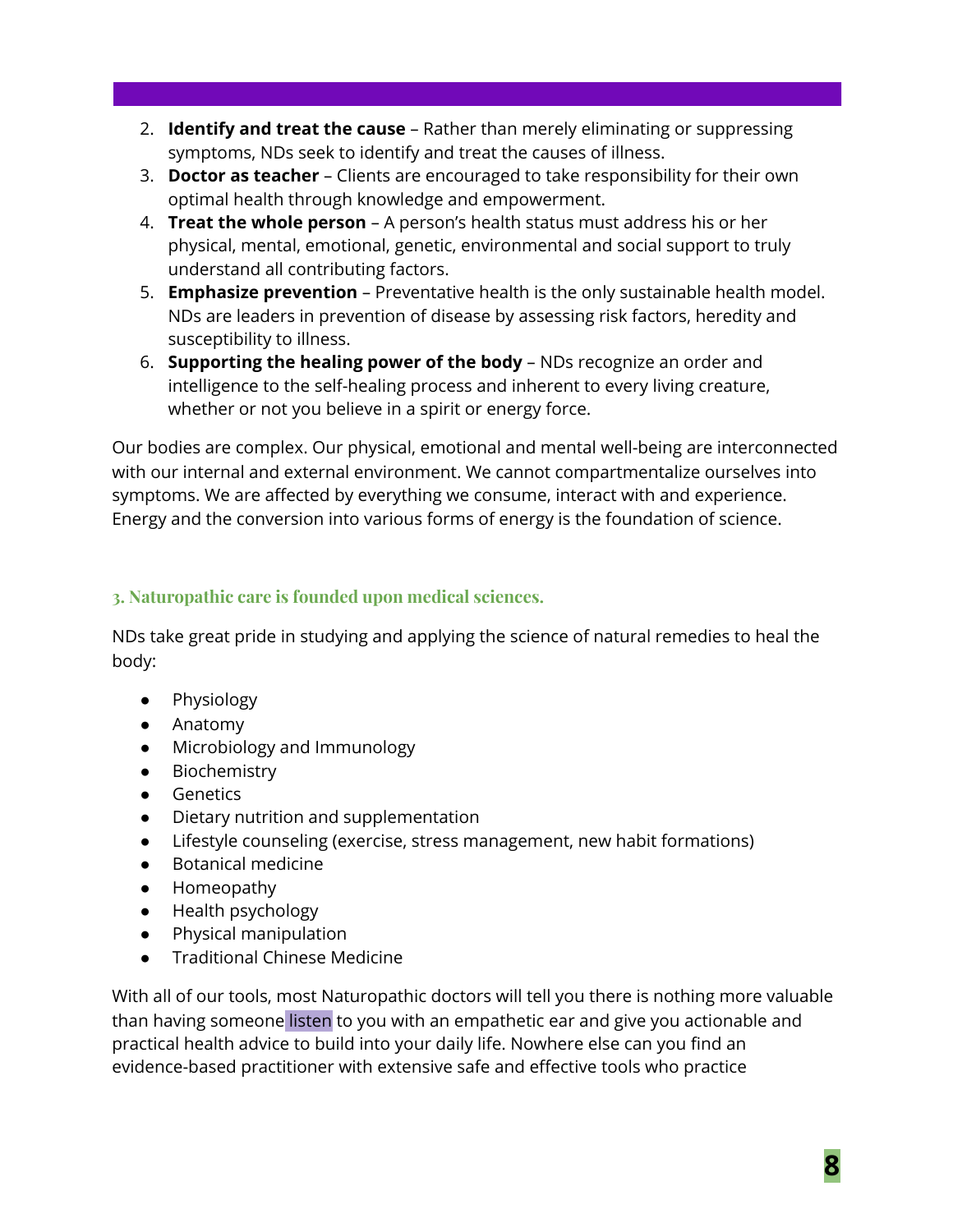patient-focused healthcare. Naturopathic doctors pride themselves on their high standards of client quality care, medical responsibilities and ethical conduct.

#### **4. Who are Naturopathic Doctors?**

NDs are effective at what they do, remember that they are not primary care physicians.

Because Naturopathic doctors work synergistically with MDs, I don't encourage an either/ or approach. Our skills complement each other. Having both an ND and an MD who can work together to provide holistic medical health care is ideal.

NDs have different styles of practice. If you have previously consulted with one whom you didn't have a good fit, that doesn't mean you cannot find one that does. We are not all the same, just like our clients are not the same.

Try a complimentary 30-minute consultation to ensure the right fit. Having mutual respect and trust is important to foster a healthy relationship.

### **5.What Can I Expect From an Initial Visit?**

**Duration:** Initial visits range from 60-90 minutes depending on the client and the type of concerns.

**Intake:** Naturopathic doctors are unique in our intake assessments. We are detectives, thorough in our approach to seeking the root of your imbalance, illness or medical condition. Be prepared to be asked a wide range of questions that you may or may not think are relevant to your case. At any time, you can choose not to answer the questions, but it is in your best interest to be as thorough and honest.

**Treatments:** Depending on your concerns, in-office treatments may be performed at your first visit (ie. supplements, botanicals, homeopathics, diet recommendations). In some unique cases, we may not suggest anything if not enough information is gathered or if there is a more serious underlying condition that requires further investigation.

**Pharmaceutical drugs:** It is standard practice that the medical doctor who has initially prescribed your medications is the one that should be monitoring and making any alterations to that prescription. If you would like to have your medication dosages changed, work with the medical doctor who has prescribed your medications and monitor your progress.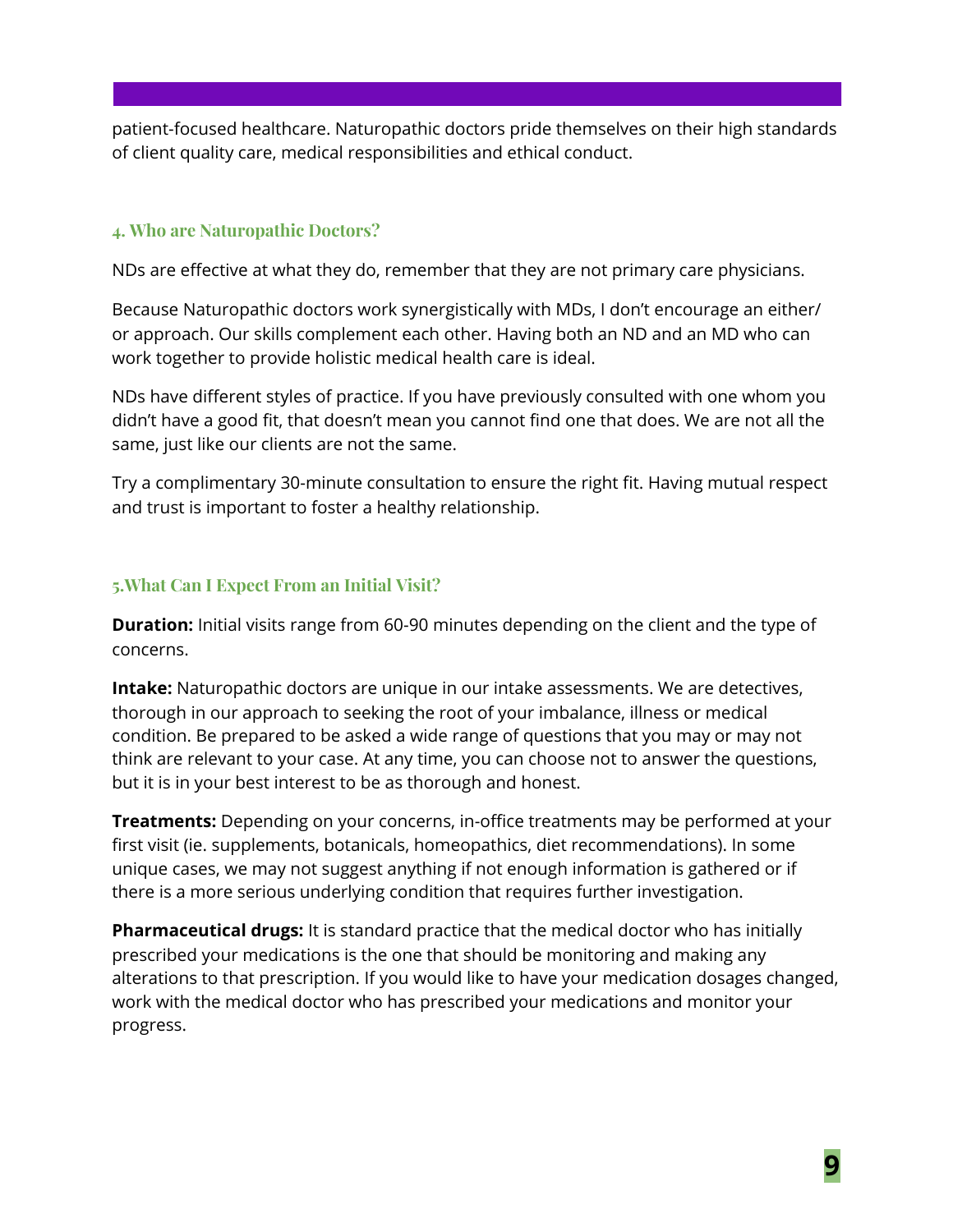**Expected number of visits:** The number of visits to expect varies depending on the person and condition. Naturopathic medicine is not about "quick fixes" or suppressive treatments. Healing from the root of the cause takes more time and effort than conventional modern medical models of care, however it is sustainable and preventative for future ailments.

It's often estimated that for every year you've had a condition or symptom, it will take approximately 1 month to reverse. For example, someone suffering from headaches for 5 years may take 5 months to clear. However, sometimes the correct diet and lifestyle change can remove a symptom almost immediately. Always stick to your treatment protocol for at least 1 month before deciding if it is helping or not.

**Timing:** It is common courtesy to show up for your visit on-time (or early). If you arrive late, your appointment may be cut short and it may make the next appointment tardy as well. Please understand that we may run late from time-to-time as unexpected things may have happened with a previous client.

**Intake forms:** Make sure to fill them out before coming to your appointment or arrive at least 15 minutes early to fill them out. These forms are often very thorough and much longer than an average medical form.

**Diet and lifestyle diary:** Your ND may ask you to track your diet for 1 week after your first visit, however if you can do this ahead of time, you will save yourself and your doctor time. Diet is a major contributor of health and disease. Knowing what you are eating and how it affects your body, mind and energy can be life changing.

**Supplements and medications:** If you are currently taking any supplements or medication, bring them in with you to your first visit and ensure you have the correct dosages and duration for taking each. If you've taken any medication in the past for a significant amount of time, it is also important to list what it was, the dose and when you were on it.

**Medical history:** Past and current family and personal history will be important to note in your intake forms or during your visit. Look at this information before your first appointment.

**List of your concerns and conditions:** If you have many concerns and conditions, it's important to note them especially if poor memory or dementia is a complaint. Past conditions and their timeline are also important to note along with the types of treatments tried (successful and not helpful).

**Insurance coverage:** Some companies specifically allocate health insurance for ND's while others give a broad "alternative" or "complementary" health category. If you are at all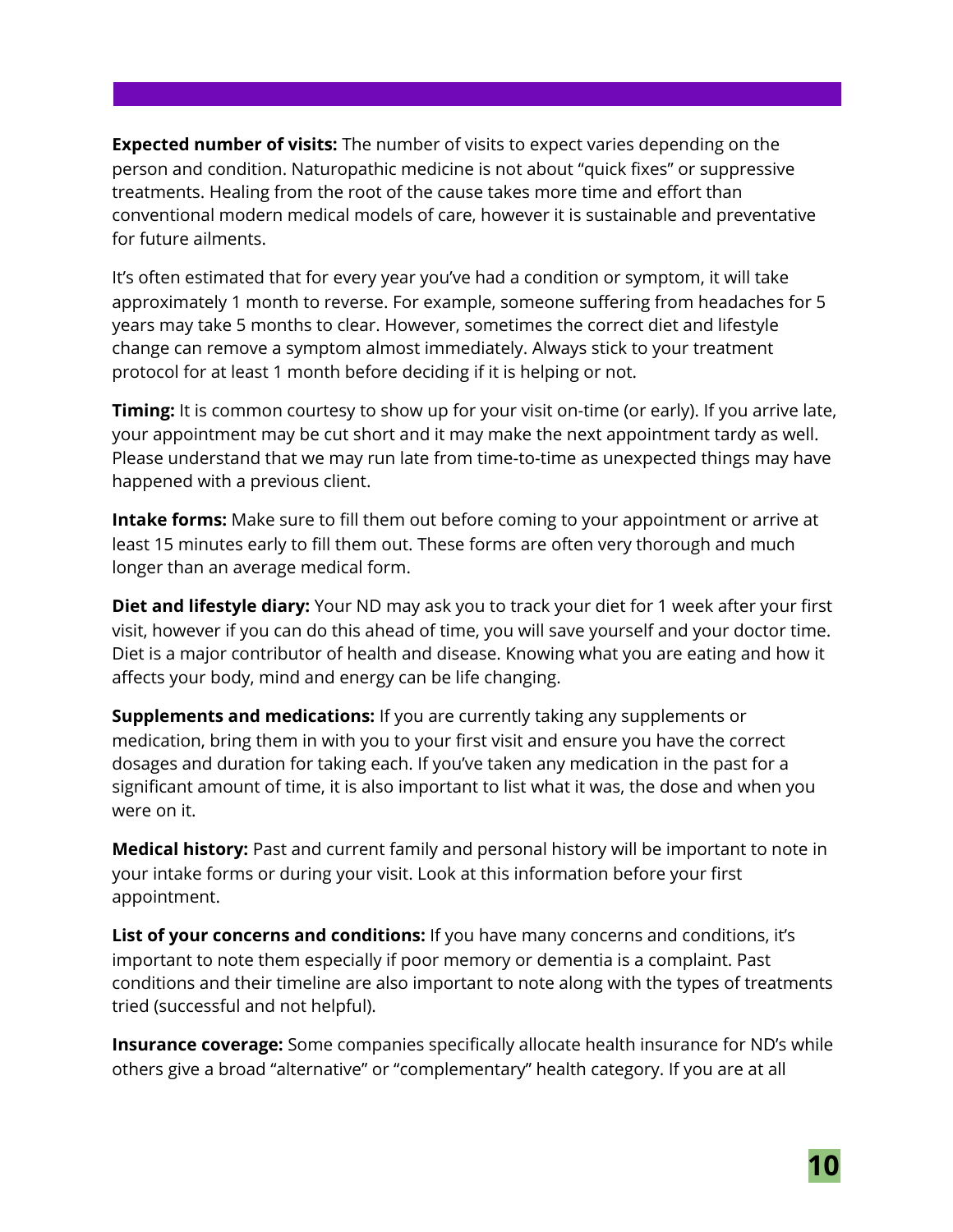unsure, call up your insurance company and ask. Additionally, ask if a health savings account can be used for your visit.

It's important to enter your ND appointment with an open mind. Many clients have seen multiple practitioners without success. Naturopathic doctors are different. We are evidence-based with extensive safe and effective tools who practice Client Focused Health Care. We have a holistic approach and **empower** our clients to **take back control of their health.** Your health is a process and a journey. It requires your time and effort to get the greatest results for preventative medicine. You are worth the time, energy and commitment. However, make sure you are **ready for the commitment** and willing to put the time and effort it takes to heal your body!